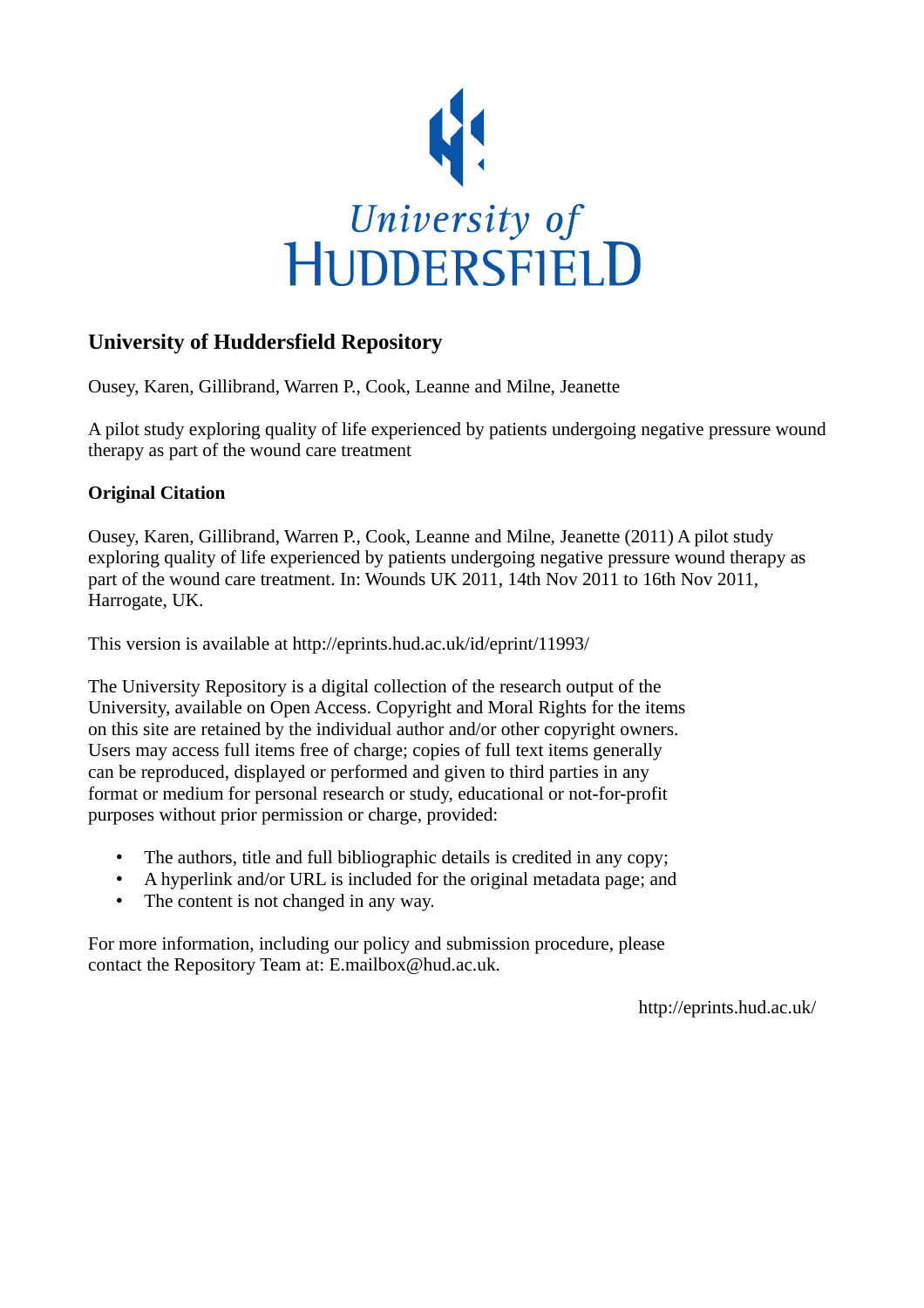## A PILOT STUDY EXPLORING QUALITY OF LIFE EXPERIENCED BY PATIENTS UNDERGOING NEGATIVE PRESSURE WOUND THERAPY AS PART OF THEIR WOUND CARE TREATMENT

DR KAREN OUSEY, School of Human and Health Sciences, University of Huddersfield, Queensgate, Huddersfield, West Yorkshire, HD1 3DH. Tel: 0044 (1) 484473462. E-Mail: k.j.ousey@hud.ac.uk

Dr Warren Gillibrand, School of Human and Health Sciences, University of Huddersfield, Queensgate, Huddersfield, West Yorkshire, HD1 3DH. Tel: 0044 (1) 484473689. E-Mail: w.p.gillibrand@hud.ac.uk

Leanne Cook, School of Human and Health Sciences, University of Huddersfield, Queensgate,, Huddersfield, HD1 3DH, Tel: 0044 (1) 1484-473467. E Mail: *l.cook@hud.ac.uk* 

Jeanette Milne, Tissue Viability Nurse Specialist; South Of Tyne and Wear Foundation Trust. Clarendon House Hebburn Tyne & Wear NE31 1AT E-Mail: Jeanette.milne@sotw.nhs.uk

#### **Introduction**

Negative Pressure Wound Therapy [NPWT] has emerged as a non-pharmacological treatment for acute and chronic wounds, including pressure ulcers, diabetic wounds, abdominal wounds, and trauma wounds. It is primarily used for more complex chronic wounds (Kirby, 2007) although use proactively over high risk post operative incisions has recently emerged in the literature (Atkins 2009). Traditionally this type of treatment has been used within the hospital environment but as we witness more services being moved into the community/home environments there has been an increase in the use of NPWT in these areas.

Managing complex patients in the community setting can be challenging add to this scenario a device that has to remain attached for around 22 out of 24 hours a day then quality of life issues for these patients' requires exploration. Investigating the patient's level of satisfaction with the therapy delivered is important and pivotal to patient concordance. Von Essen et al, (2002) identified that satisfied patients were more likely to comply with treatment and take an active role in their own care.

There is little literature that investigates and explores the effect of NPWT has on the patients' quality of life or satisfaction. The researchers hope that this pilot study will enhance practitioner knowledge by exploring patient reported quality of life, associated with living with a wound and comparing these results with a group of patients that are living with a wound with NPWT insitu.

#### Method

Fifty patients will be recruited using a quasi-experimental design. Patients will be screened using an inclusion / exclusion criteria on admission to the Tissue Viability or Vascular Team and asked to participate if they are eligible (see table 1)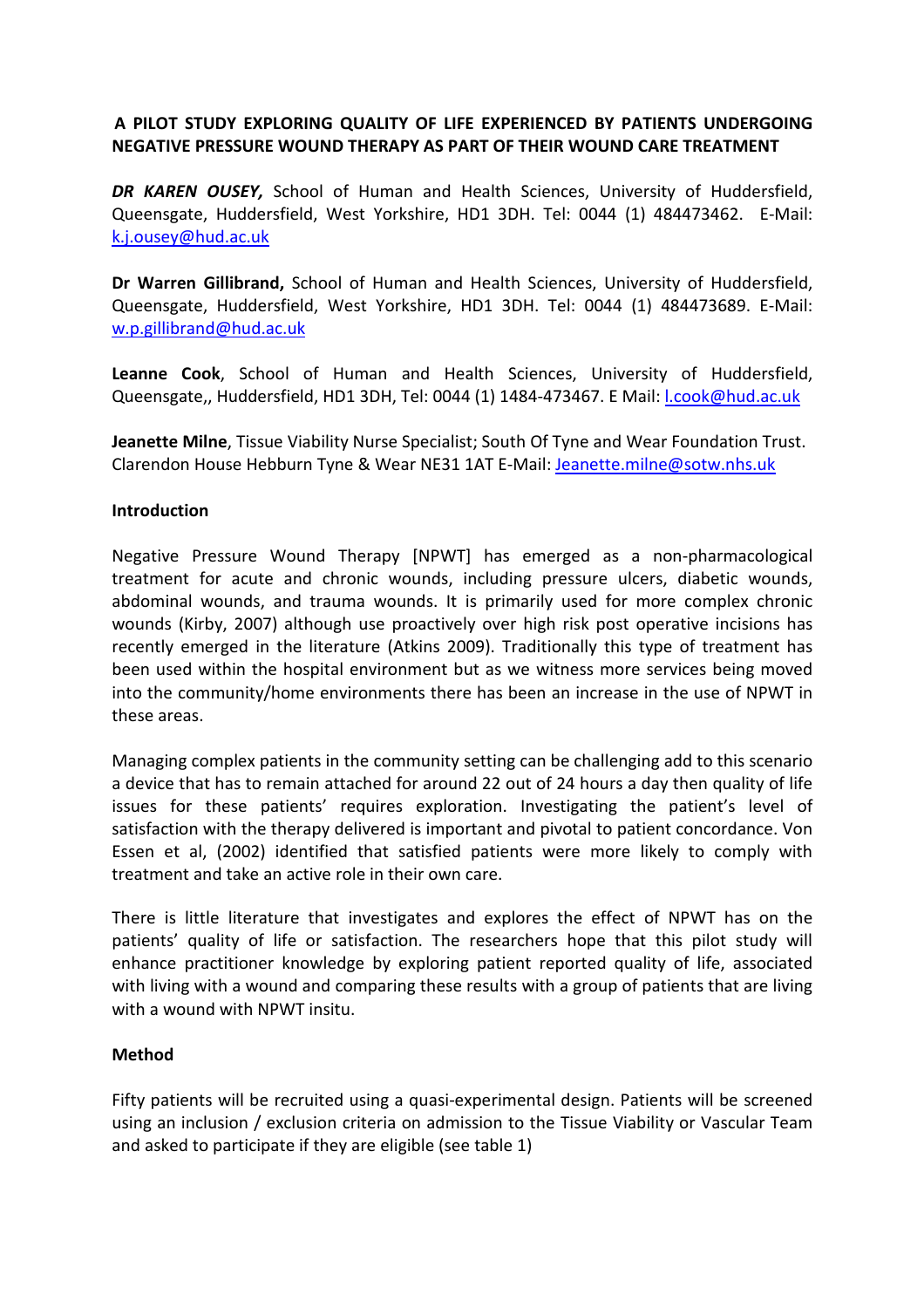Table 1

Inclusion criteria

- Patient over 18 years in age
- Patient able to provide written consent
- Patient can be followed up / contacted by the same investigating team for the next 12 weeks
- Has a wound being managed by either topical negative pressure or traditional wound dressings and is either post operative partial thickness dehisced wound or a surgical wound left open to heal by secondary intention or a diabetic foot ulcer or a digital amputation or a single category 3 or 4 pressure ulcer.
- Wound size is at least 40x40x20mm (LxWxD)

Exclusion criteria

- Patient is currently in another wound care study evaluating quality of life
- Patient is unwilling to give informed consent
- Patient has a full thickness open abdomen, or a burn wound or leg ulceration or **STSG**
- Patient is palliative
- Other clinical judgement excludes participant from this trial

Patients will be informed that participation in the study will not influence their care or treatment options and will be followed up for 12 weeks unless they express a wish to be withdrawn from the study. Once consent is obtained patients will receive the first questionnaire, thereafter questionnaires will be sent to participants by post and returned in pre paid envelopes to the study team in an attempt to minimise any bias in responses. All participants will be newly admitted to vascular and tissue viability services for their wound care condition.

Over 50 patients have been screened as eligible to participate however to date only 9 patients have given consent and been recruited, 7 patients using NPWT and 2 patients using Conventional therapy. Although recruitment has been slow we are confident that the same size will be achieved by Jan 2012.

#### Aim

To explore patient reported satisfaction and quality of life experienced by patients with a wound in contrast to the reported satisfaction and quality of life of patients undergoing negative pressure wound therapy as part of their wound care treatment.

#### Primary Objectives

- To explore the impact that living with a wound has on a patients' quality of life
- To explore the impact of NPWT on a patient's quality of life

#### Data analysis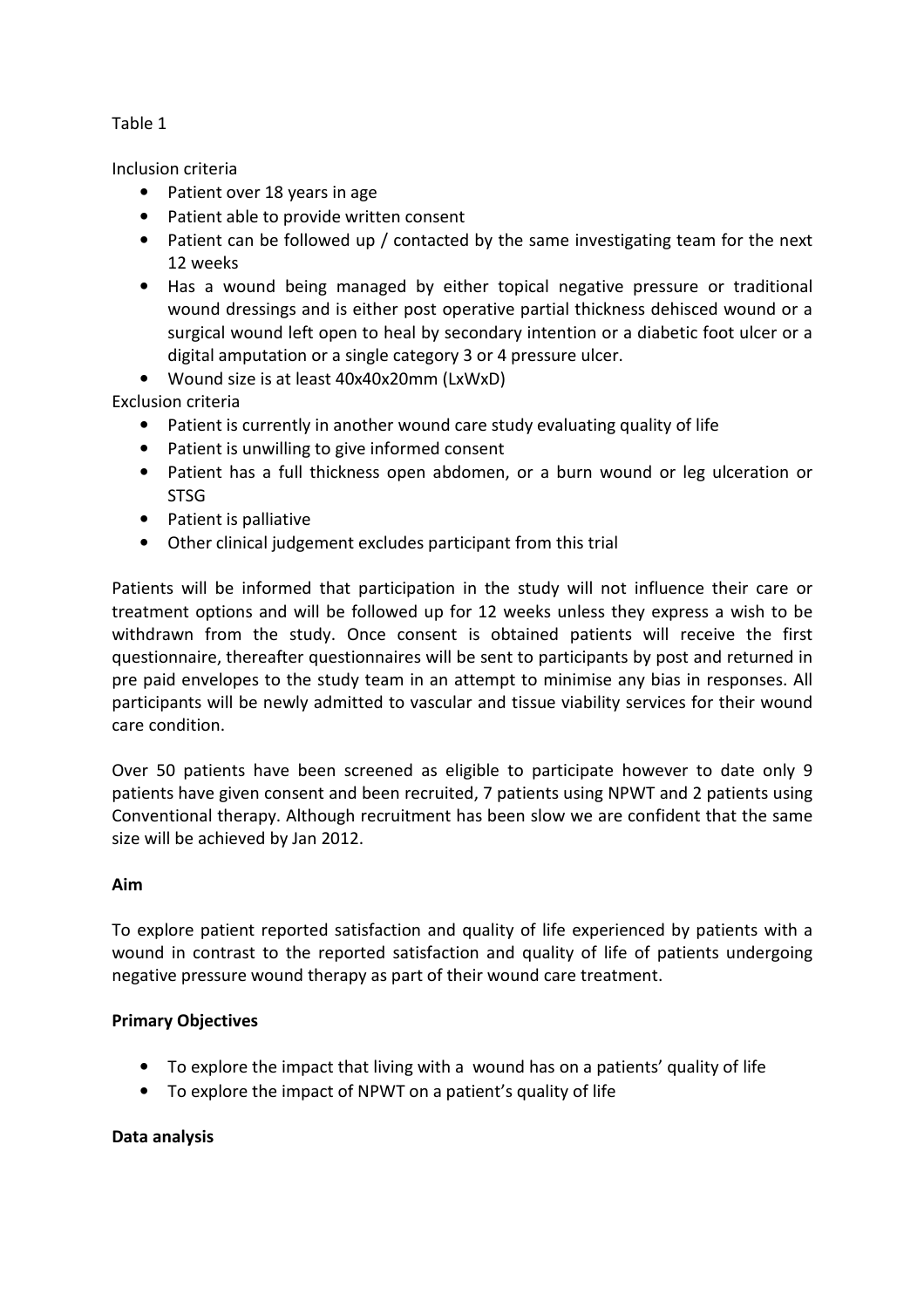Data will be entered and a statistical package (SPSS) will be used to perform both descriptive and inferential statistics Assuming normality and fulfillment of other conditions, an independent samples t-test will be performed on the control and intervention (conventional wound therapy vs. NPWT) groups. For the pilot studies, separate analyses will be performed at each of the above times, testing the null hypothesis of no difference between the quality of life score in the patients who used NPWT and those who did not use NPWT as part of their wound care treatment.

Analysis of the data will be completed by a health statistician who has not been involved in collection of data.

## **Discussion**

The DH (2009a; 29) in the document 'NHS 2010–2015: from good to great; preventative, people-centred, productive' clearly identified that there will be 'safer care for patients, who can be confident that they will be protected from avoidable harm'. One essential metric has been identified as the feedback from patients, known as PROMS (Patient Related Outcome Measures), this is an important feature of the transparent quality initiative (DH 2009b). PROMs are measures of a patient's health status or health-related quality of life and are a means of assessing effectiveness of care from the patient's perspective (DH, 2009b) with the DH, (2008) stating that:

"This means understanding success rates from different treatments for different conditions. Assessing this will include clinical measures such as mortality or survival rates and measures of clinical improvement. Just as important is the effectiveness of care from the patient's own perspective which will be measured through patientreported outcomes measures (PROMs)…".

#### Summary

There is little literature that investigates and explores the effect of NPWT has on the patients' quality of life or satisfaction and as such this study will enhance the knowledge associated with living with a chronic wound and undergoing NPWT that will enhance quality of life for the patient and will develop practitioners knowledge and skills when delivering this therapy.

#### References

Atkins BZ, Wooten MK, Kistler J, Hurley K, Hughes GC, Wolfe W. (2009) Does negative pressure wound therapy have a role in preventing post sternotomy wound complications? Surg Innov;May 21.